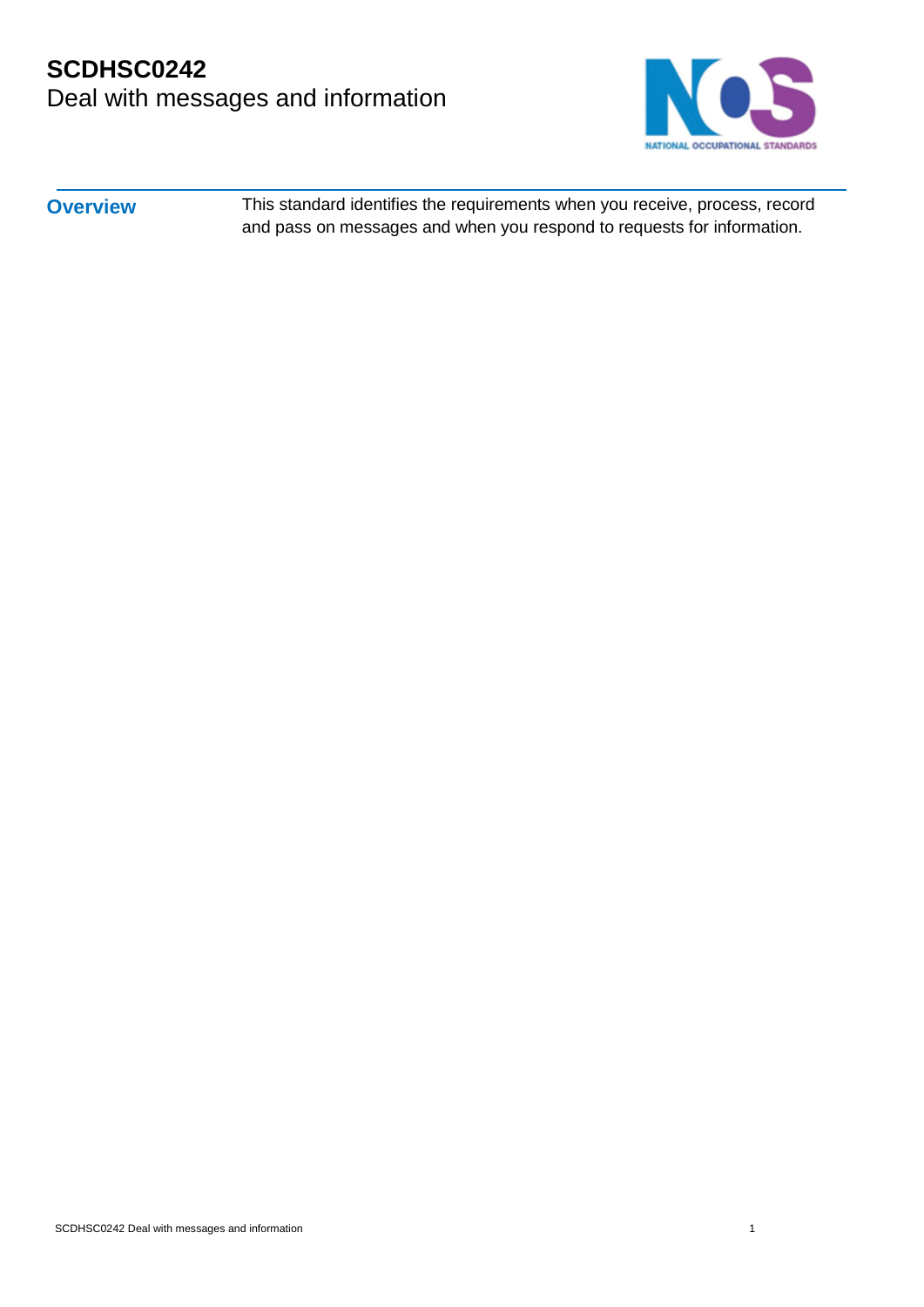| <b>Performance</b><br>criteria |                 | Process messages received                                                                                                                       |
|--------------------------------|-----------------|-------------------------------------------------------------------------------------------------------------------------------------------------|
| You must be able to:           | P <sub>1</sub>  | receive messages in written, verbal and other forms of<br>communication from individuals, key people and others                                 |
|                                | P <sub>2</sub>  | identify the urgency of messages                                                                                                                |
|                                | P <sub>3</sub>  | ensure that urgent messages are dealt with immediately                                                                                          |
|                                | P <sub>4</sub>  | process messages in accordance with legal and work setting<br>requirements                                                                      |
|                                | P <sub>5</sub>  | seek help where you are unable to process messages because of<br>their complexity, clarity, form of communication or language                   |
|                                | P <sub>6</sub>  | record messages accurately, confidentially and in accordance with<br>legal and work setting requirements                                        |
|                                | P7              | access any records and reports needed in relation to messages                                                                                   |
|                                | P <sub>8</sub>  | file any records and reports correctly when you return them in<br>accordance with legal and work setting requirements                           |
|                                | P <sub>9</sub>  | use appropriate procedures to file, store and share messages in<br>accordance with legal and work setting requirements                          |
|                                | P <sub>10</sub> | take appropriate action to resolve difficulties you have had in<br>receiving and recording messages                                             |
|                                |                 | Pass on messages                                                                                                                                |
| You must be able to:           | P11             | identify who needs to be informed of messages received and<br>processed                                                                         |
|                                | P <sub>12</sub> | seek clarification when you are unsure to whom you need to pass<br>on messages                                                                  |
|                                | P <sub>13</sub> | pass on messages in accordance with instructions, their degree of<br>urgency and legal and work setting requirements                            |
|                                | P <sub>14</sub> | use appropriate forms of communication for passing on messages<br>to individuals, key people and others within and outside your work<br>setting |
|                                | P <sub>15</sub> | report on what you have done with messages in accordance with<br>legal and work setting requirements                                            |
|                                | P <sub>16</sub> | report promptly any difficulties you have in passing on messages to<br>the appropriate people or organisations                                  |
|                                |                 | Respond to requests for information                                                                                                             |
| You must be able to:           | P <sub>17</sub> | respond to requests for information in accordance with instructions<br>and legal and work setting requirements                                  |
|                                | P <sub>18</sub> | respond to requests for information using appropriate forms of<br>communication and language                                                    |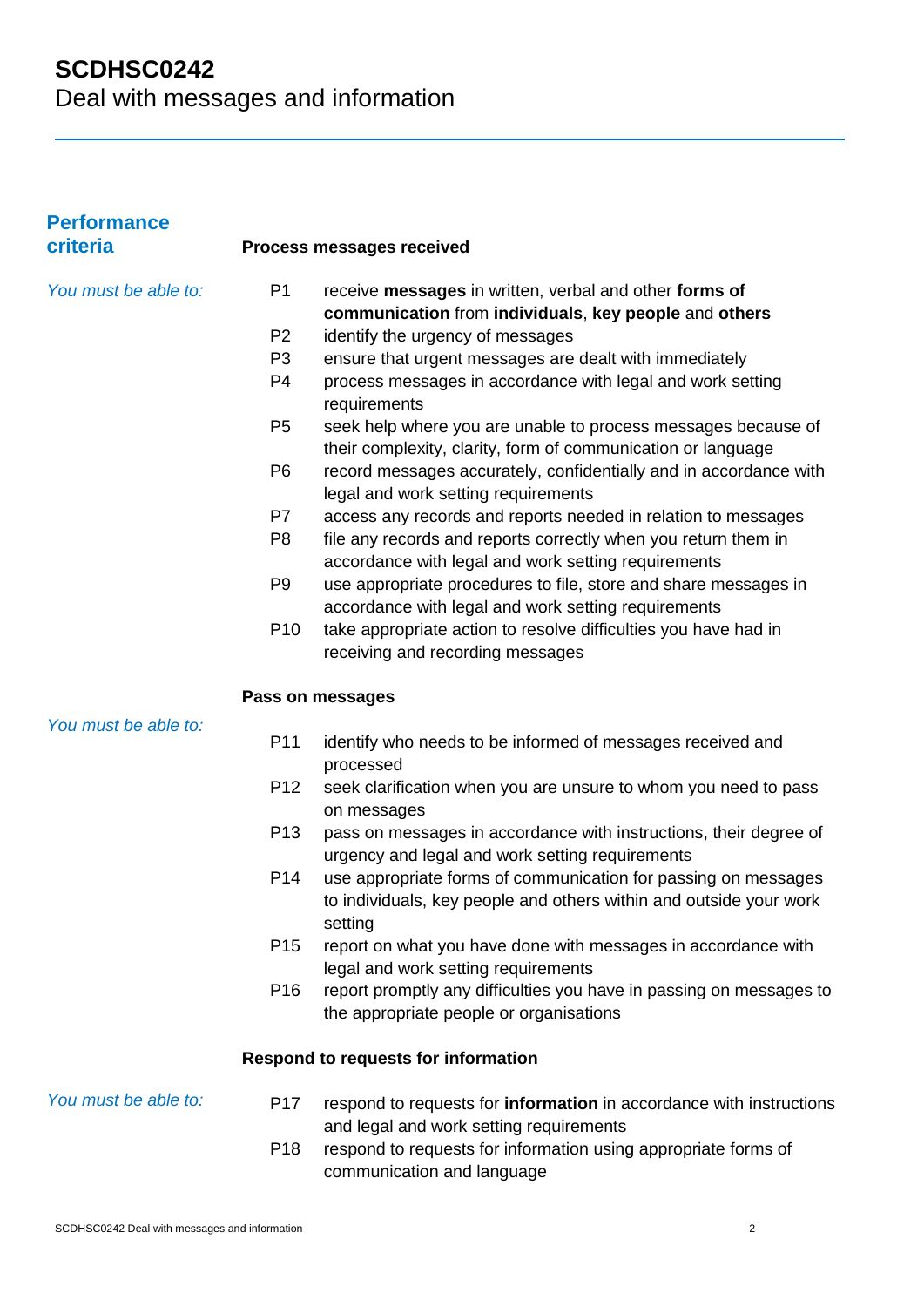- P19 seek help if you cannot deal with a request for information because of the complexity of the request or confidentiality issues
- P20 access any records and reports needed in relation to requests for information
- P21 file any records and reports correctly when you return them in accordance with legal and work setting requirements
- P22 use appropriate procedures to file, store and share requests for information in accordance with legal and work setting requirements
- P23 report on how you have dealt with requests for information, in accordance with legal and work setting requirements
- P24 report on the actions taken when you are unable to deal with a request for information, in accordance with legal and work setting requirements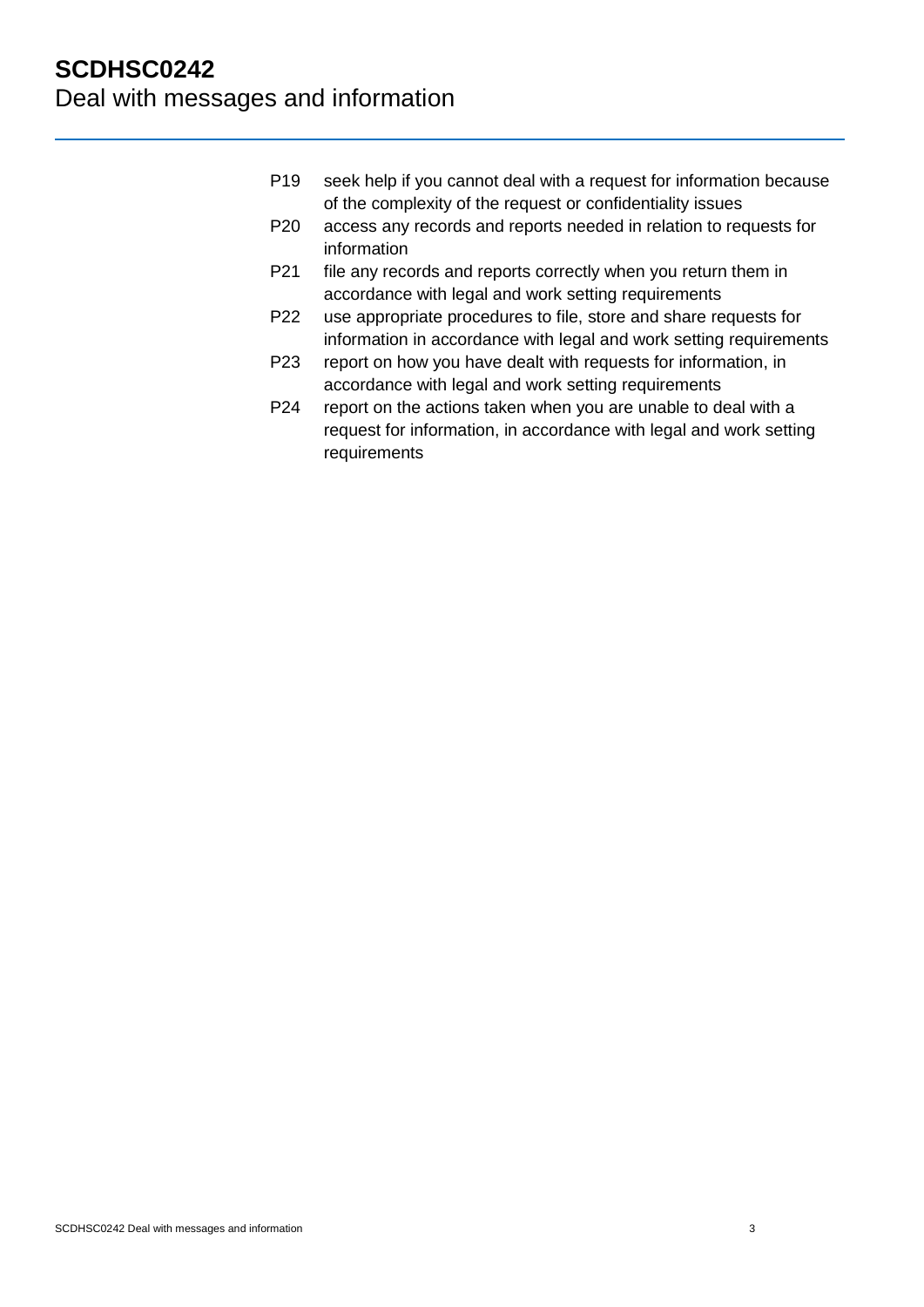| <b>Knowledge and</b><br>understanding |                      |                                                                                                                            |
|---------------------------------------|----------------------|----------------------------------------------------------------------------------------------------------------------------|
|                                       | <b>Rights</b>        |                                                                                                                            |
| You need to know and<br>understand:   | K <sub>1</sub>       | work setting requirements on equality, diversity, discrimination and<br>rights                                             |
|                                       | K <sub>2</sub>       | your duty to report anything you notice people do, or anything they<br>fail to do, that could obstruct individuals' rights |
|                                       | K <sub>3</sub>       | the actions to take if you have concerns about discrimination                                                              |
|                                       | K4                   | the rights that individuals have to make complaints and be<br>supported to do so                                           |
|                                       |                      | How you carry out your work                                                                                                |
| You need to know and<br>understand:   | K <sub>5</sub>       | codes of practice, standards, frameworks and guidance relevant to                                                          |
|                                       |                      | your work and the content of this standard                                                                                 |
|                                       | K <sub>6</sub>       | the main items of legislation that relate to the content of this<br>standard within your work role                         |
|                                       | K7                   | your own background, experiences and beliefs that may affect the<br>way you work                                           |
|                                       | K <sub>8</sub>       | your own roles and responsibilities with their limits and boundaries                                                       |
|                                       | K9                   | who you must report to at work                                                                                             |
|                                       | K <sub>10</sub>      | the roles and responsibilities of other people with whom you work                                                          |
|                                       | K11                  | how to find out about procedures and agreed ways of working in<br>your work setting                                        |
|                                       | K <sub>12</sub>      | how to make sure you follow procedures and agreed ways of<br>working                                                       |
|                                       | K <sub>13</sub>      | the prime importance of the interests and well-being of the<br>individual                                                  |
|                                       | K14                  | how to work in ways that build trust with people                                                                           |
|                                       | K <sub>15</sub>      | how to work in partnership with people                                                                                     |
|                                       | K16                  | what you should do when there are conflicts and dilemmas in your<br>work                                                   |
|                                       | K <sub>17</sub>      | how and when you should seek support in situations beyond your<br>experience and expertise                                 |
|                                       |                      |                                                                                                                            |
|                                       | <b>Communication</b> |                                                                                                                            |
| You need to know and<br>understand:   | K <sub>18</sub>      | factors that can have a positive or negative effect on the way<br>people communicate                                       |
|                                       | K <sub>19</sub>      | different methods of communicating                                                                                         |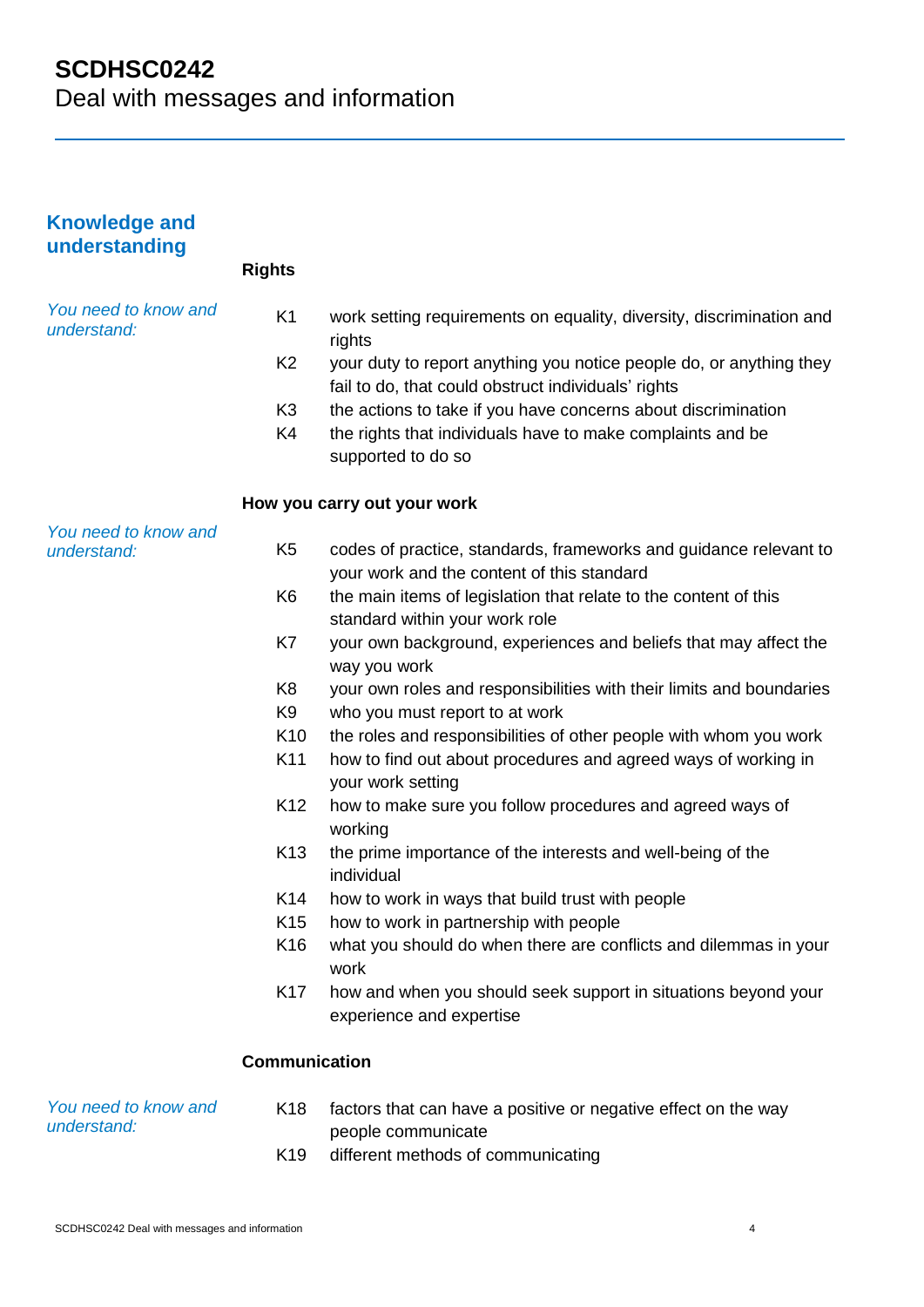#### **Personal and professional development**

| You need to know and<br>understand: | K <sub>20</sub><br>K <sub>21</sub> | why it is important to reflect on how you do your work<br>how to use your reflections to improve the way you work               |
|-------------------------------------|------------------------------------|---------------------------------------------------------------------------------------------------------------------------------|
|                                     | Safe-guarding                      |                                                                                                                                 |
| You need to know and<br>understand: | K <sub>22</sub>                    | the duty that everyone has to raise concerns about possible harm<br>or abuse, poor or discriminatory practices                  |
|                                     | K <sub>23</sub>                    | signs and symptoms of harm or abuse                                                                                             |
|                                     | K24                                | how and when to report any concerns about abuse, poor or<br>discriminatory practice, resources or operational difficulties      |
|                                     | K <sub>25</sub>                    | what to do if you have reported concerns but no action is taken to<br>address them                                              |
|                                     |                                    | <b>Handling information</b>                                                                                                     |
| You need to know and<br>understand: | K <sub>26</sub>                    | legal requirements, policies and procedures for the security and<br>confidentiality of information                              |
|                                     | <b>K27</b>                         | work setting requirements for recording information and producing<br>reports including the use of electronic communication      |
|                                     | <b>K28</b>                         | what confidentiality means                                                                                                      |
|                                     | K <sub>29</sub>                    | how to maintain confidentiality in your work                                                                                    |
|                                     | K30                                | when and how to pass on information                                                                                             |
|                                     |                                    | <b>Specific to this NOS</b>                                                                                                     |
| You need to know and<br>understand: | K31                                | actions to take when messages and information are received on<br>any changes in the conditions and circumstances of individuals |
|                                     | K32                                | principles involved in the sharing, storing, retrieving and security of<br>information, records and reports                     |
|                                     | K33                                | why records which are confidential should be marked to indicate<br>this                                                         |
|                                     | K34                                | why it is important to accurately record information received and<br>file records again correctly after use                     |
|                                     | K35                                | why it is important to take messages accurately and the potential<br>effects of not so doing                                    |
|                                     | K36                                | why it is important to take account of the importance and urgency<br>of each message                                            |
|                                     | K37                                | the different purposes for which information may be required and<br>the degree of detail necessary for these different purposes |
|                                     | K38                                | how to manage sensitive information                                                                                             |
|                                     | K39                                | the sort of problems which may arise during the maintenance,                                                                    |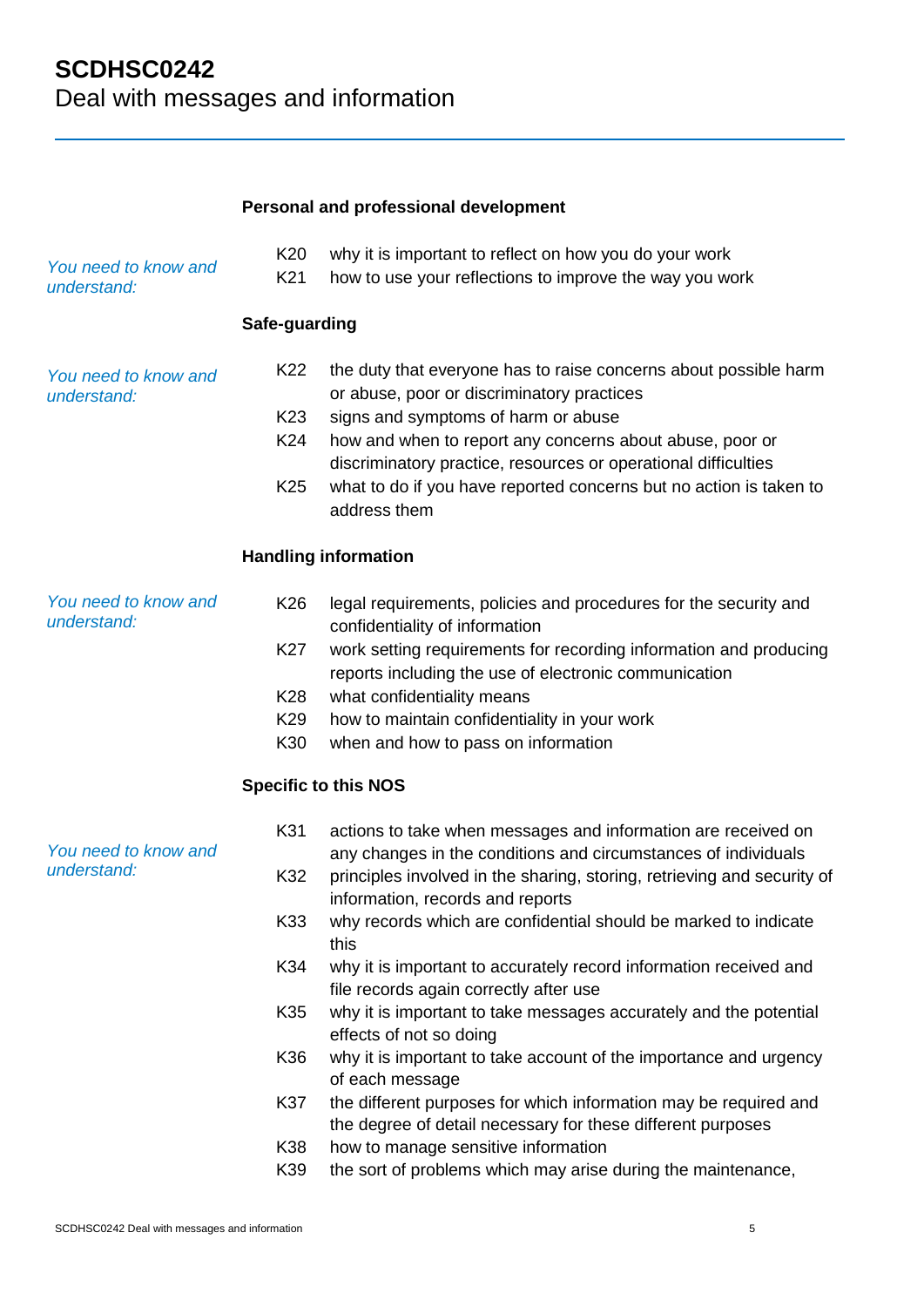storage and retrieval of records and the reasons for reporting these without delay

- K40 methods of modifying communications appropriate to the individual concerned
- K41 the different methods of obtaining information and those which are appropriate to different circumstances and/or different information
- K42 ways of refusing to provide information whilst remaining polite and helpful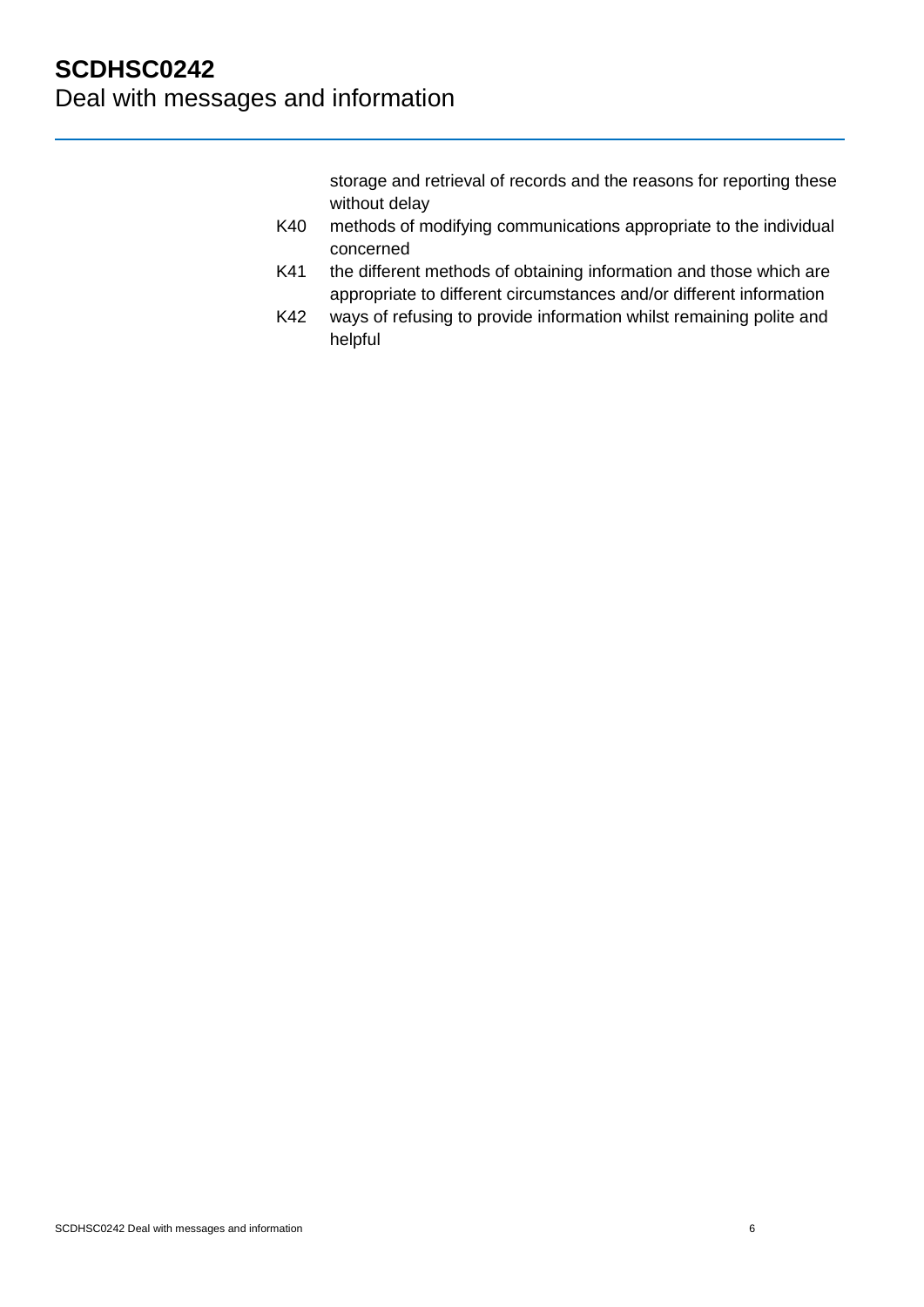### **SCDHSC0242**  Deal with messages and information

### **Additional Information**

#### **Scope/range related to performance criteria**

The details in this field are explanatory statements of scope and/or examples of possible contexts in which the NOS may apply; they are not to be regarded as range statements required for achievement of the NOS.

Note: Where an individual finds it difficult or impossible to express their own preferences and make decisions about their life, achievement of this standard may require the involvement of advocates or others who are able to represent the views and best interests of the individual.

Where there are language differences within the work setting, achievement of this standard may require the involvement of interpreters or translation services.

**Forms of communication** are the means of communication that individuals, key people and others within and outside your organisation use for sending and receiving messages and information, such as email, telephone, written information and verbal information

The **individual** is the person you support or care for in your work **Information** may be about individuals, key people and others within and outside your work setting, and about working practices, procedures and requirements. It may be in verbal, written or electronic forms **Key people** are those who are important to an individual and who can make a difference to his or her well-being. Key people may include family, friends, carers and others with whom the individual has a supportive relationship. **Messages** are any form of communication from and about individuals, key people and others within and outside your work setting. Messages might also be information about legislation or working practices which should be passed

on

**Others** are your colleagues and other professionals whose work contributes to the individual's well-being and who enable you to carry out your role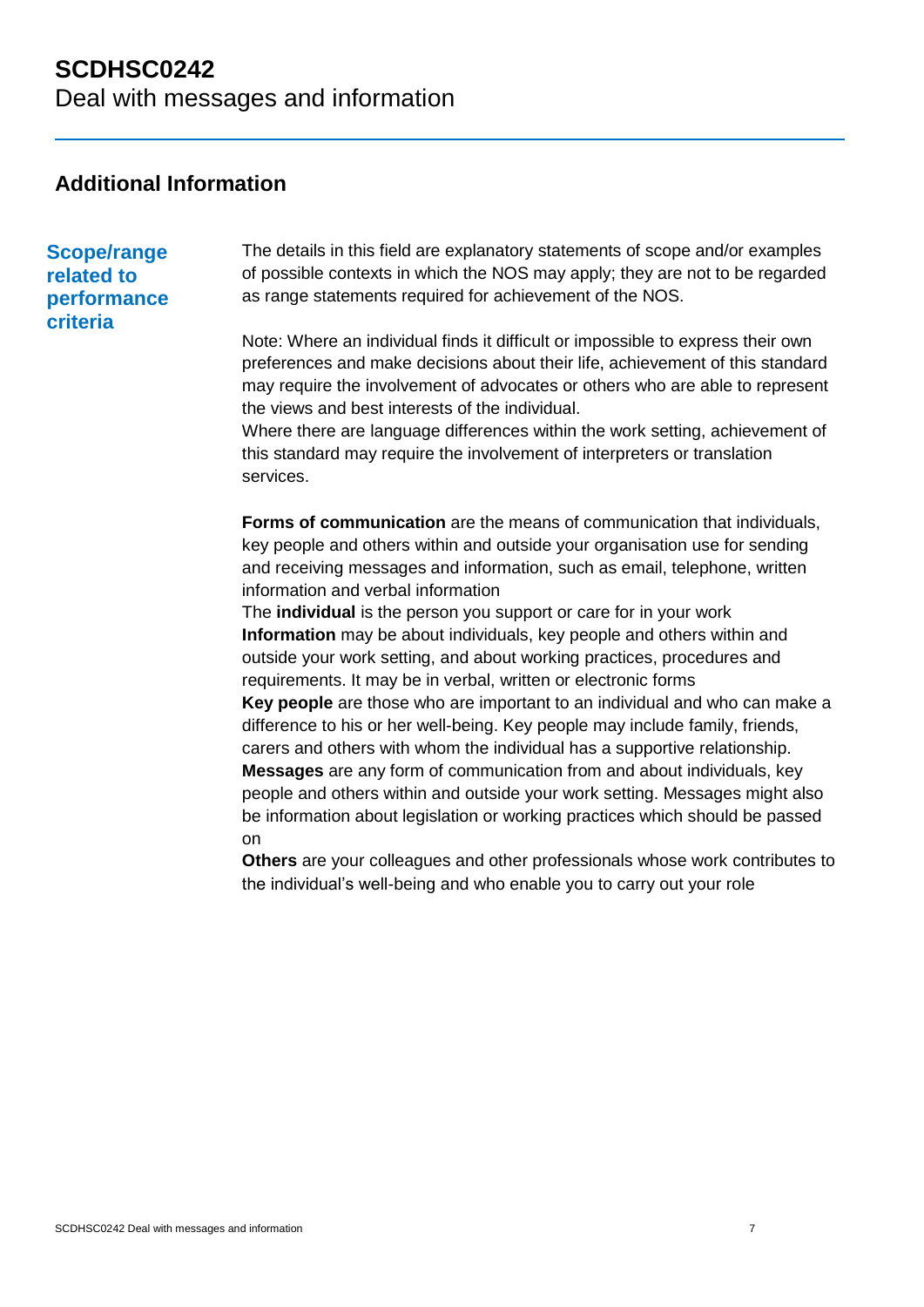| Scope/range<br>related to<br>knowledge and<br>understanding | All knowledge statements must be applied in the context of this<br>standard.                                                                                                                                                                                                                                                                                                                                                                                                                                                                                                                                                                                                                          |
|-------------------------------------------------------------|-------------------------------------------------------------------------------------------------------------------------------------------------------------------------------------------------------------------------------------------------------------------------------------------------------------------------------------------------------------------------------------------------------------------------------------------------------------------------------------------------------------------------------------------------------------------------------------------------------------------------------------------------------------------------------------------------------|
| <b>Values</b>                                               | Adherence to codes of practice or conduct where applicable to your role and<br>the principles and values that underpin your work setting, including the rights<br>of children, young people and adults. These include the rights:<br>To be treated as an individual<br>To be treated equally and not be discriminated against<br>To be respected<br>To have privacy<br>To be treated in a dignified way<br>To be protected from danger and harm<br>To be supported and cared for in a way that meets their needs, takes account<br>of their choices and also protects them<br>To communicate using their preferred methods of communication and<br>language<br>To access information about themselves |